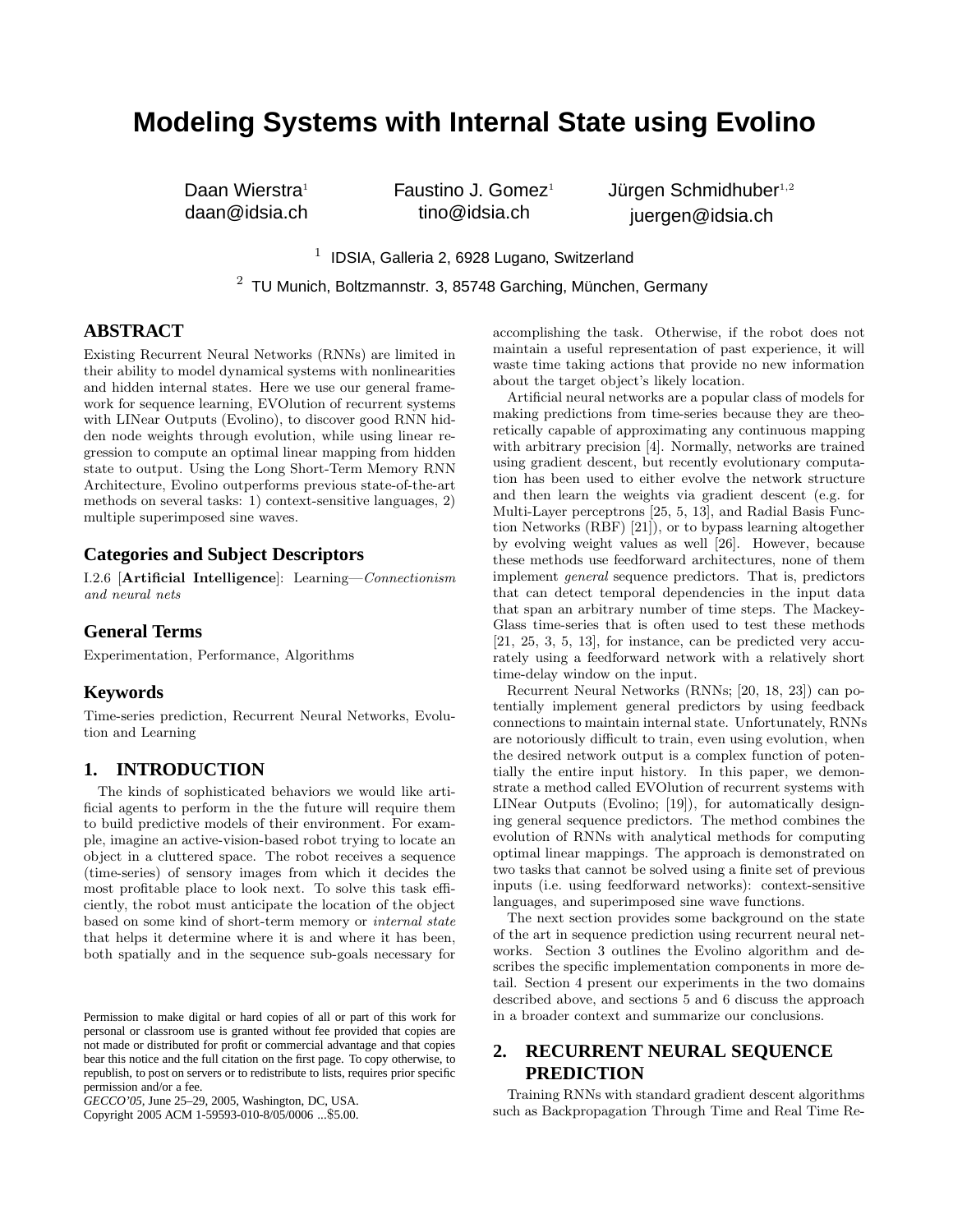current Learning is only practical when a short time window (less than 10 time-steps) is sufficient to predict the correct system output. For longer temporal dependencies, the gradient vanishes as the error signal is propagated back through time so that network weights are never adjusted correctly to account for events far in the past [2, 9].

Echo State Networks (ESNs; [10]) deal with temporal dependencies by simply ignoring the gradients associated with hidden neurons. Composed primarily of a large pool of neurons (typically hundreds or thousands) with fixed random weights, ESNs are trained by computing a set of weights analytically from the pool to the output units using fast, linear regression. The idea is that with so many random hidden units, the pool is capable of very rich dynamics that just need to be correctly "tapped" by adjusting the output weights. This simple approach is currently the title holder in the Mackey-Glass time-series benchmark, improving on the accuracy of all other methods by as much as three orders of magnitude [10].

The drawback of ESNs, of course, is that the only truly computationally powerful, nonlinear part of the net does not learn at all. This means that on some seemingly simple tasks, such as generating multiple superimposed sine waves, the method fails. According to our experience, it is also not able to solve a simple context-sensitive grammar task [6]. Moreover, because ESNs use such a large number of processing units, they are prone to overfitting, i.e. poor generalization.

One method that adapts all weights and succeeds in using gradient information to learn long-term dependencies is Long Short-Term Memory (LSTM; [9, 7]). LSTM uses a specialized network architecture that includes memory cells that can sustain their internal activation indefinitely. The cells have input and output gates that learn to open and close at appropriate times either to let in new information from outside and change the state of the cell, or to let activation out to potentially affect other cells or the network's output. The cell structure enables LSTM to use gradient descent to learn dependencies across almost arbitrarily long time spans. However, in cases where gradient information is of little use due to numerous local minima, LSTM becomes less competitive.

An alternative approach to training RNNs is neuroevolution [24]. Instead of using a single neural network, the space of network parameters is searched in parallel using evolutionary computation. This approach has been very effective in solving continuous, partially observable reinforcement learning tasks where the gradient is not directly available, outperforming conventional methods (e.g. Q-learning, SARSA) on several difficult learning benchmarks [15, 8]. However, neuroevolution is rarely used for supervised learning tasks such as time series prediction because it has difficulty fine-tuning solution parameters (e.g. network weights), and because of the prevailing maxim that gradient information should be used when it is available.

Next we describe the Evolino algorithm, which combines elements of the three methods discussed in this section, to address the disadvantages of each.

#### **3. THE EVOLINO ALGORITHM**

Evolino is a general framework for temporal sequence prediction that combines neuroevolution and traditional methods for computing optimal linear mappings, such as linear

```
EVOLINO NETWORK EVALUATION(net)Phase 1
      reset net
      for each training sequence \boldsymbol{u}for each time step t\phi(t) \leftarrow activate net with input u(t)store \phi(t) in \Phicompute linear mapping W from \Phi to targets D
Phase 2
      reset net
      error \leftarrow 0for each training sequence ufor each time step t\phi(t) \leftarrow activate net with input u(t)compute outputs y(t) \leftarrow W\phi(t)error \leftarrow error + (y(t) - d(t))^2return fitness \leftarrow -error
```
Figure 1: Evolino Network Evaluation. Evolino networks are evaluated in two phases. In the first, the network is fed the training sequences, and the activation pattern of the network is saved at each time step. At this point the network does not have connections to its outputs with which to make predictions. Once the entire training set has been seen, the output weights are calculated analytically, and the training set is seen again, but now the network produces outputs. The error between these predictions and the correct (target) values is used as a fitness score to be minimized by genetic search.

regression. The underlying principle of Evolino is that often a linear model can account for a large number of properties of a problem. The non-linear properties that are not predicted by the linear model, are then dealt with by evolution.

An Evolino network consists of two parts: (1) a non-linear recurrent subnetwork that receives external input, and (2) a linear layer that maps the state of the subnetwork to the output units. The weights of recurrent part of the network are evolved, while the weights of the output layer are computed analytically when the recurrent subnetwork is evaluated during evolution. This procedure generalizes ideas from Maillard [12], in which a similar hybrid approach was used train feedforward networks of radial basis functions.

Network evaluation proceeds in two phases (figure 1). In the first phase, a training set of sequences obtained from the system,  $\{u^i, d^i\}$ ,  $i = 1..k$ , each of length  $l^i$ , is presented to the network. For each sequence  $u^i$ , starting at time  $t = 0$ , each input pattern  $u^{i}(t)$  is successively propagated through the recurrent subnetwork to produce a vector  $\phi^i(t)$  that is stored in a  $n \times \sum_{i}^{k} l^{i}$  matrix  $\Phi$ . Associated with each  $\phi^{i}(t)$ , is a *target* vector  $d^i$  in D containing the correct output values for each time step. Once all  $k$  sequences have been seen, the output weights W are computed using linear regression from  $\Phi$  to D. The vectors in  $\Phi$  (i.e. the values of each of the n outputs over the entire training set) form a non-orthogonal basis that is combined linearly by  $W$  to approximate  $D$ .

In the second phase, the training set is presented to the network again, but now the inputs are propagated through the recurrent subnetwork and the newly computed output connections to produce predictions  $y(t)$ . The error in the prediction or the residual error is then used as the fitness measure to be minimized by evolution.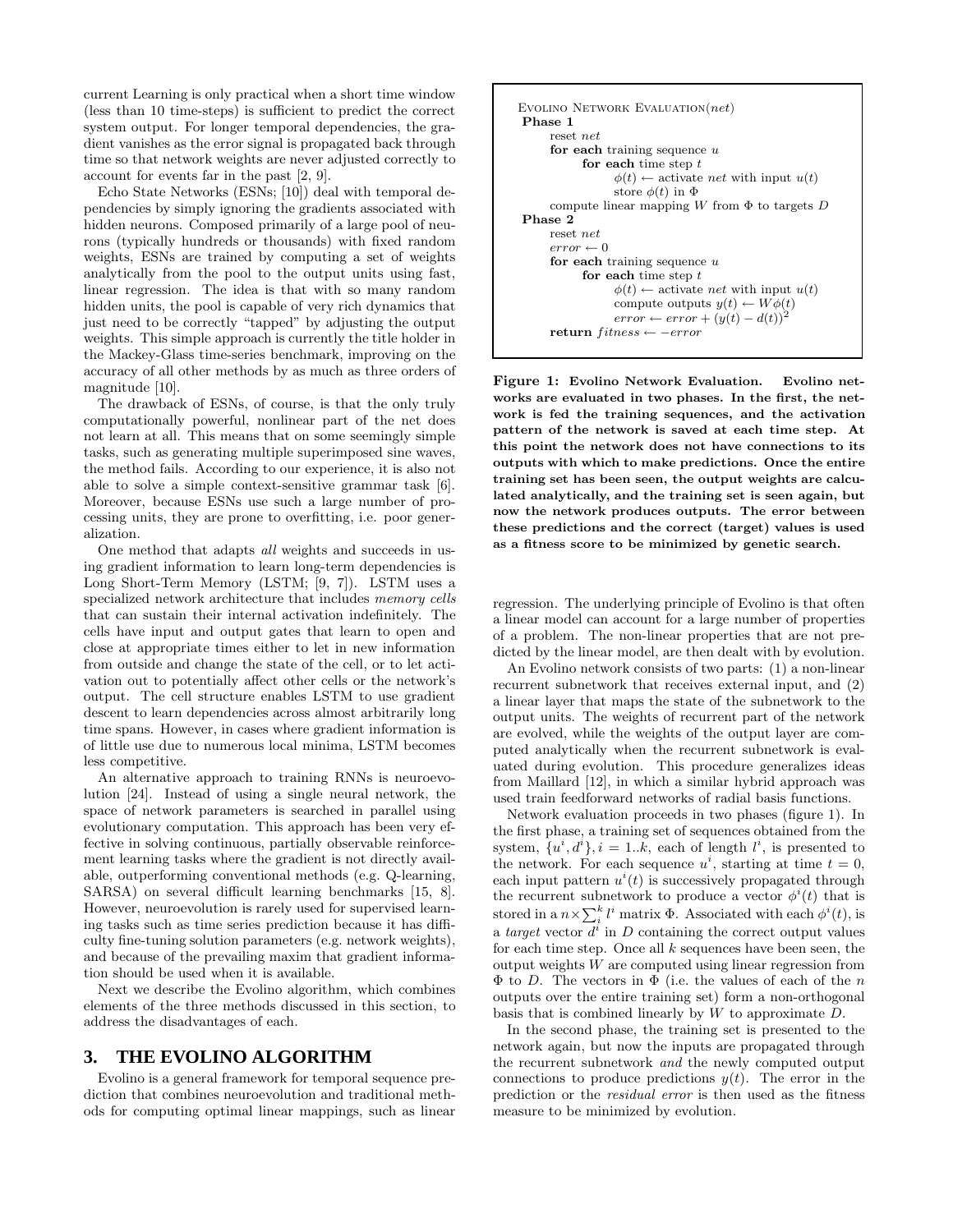

Figure 2: Enforced SubPopulations (ESP). ESP evolves neurons instead of full networks. Neurons are segregated into subpopulations, and networks are formed by randomly selecting one neuron from each subpopulation. A neuron accumulates a fitness score by adding the fitness of each network in which it participated. The best neurons within each subpopulation are mated to form new neurons. The network shown here is an LSTM network with four memory cells. In Evolino, only the connection weights in the recurrent part of the network are evolved. The weights to the output units are computed analytically during each evaluation.

Neuroevolution is normally applied to reinforcement learning tasks where correct network outputs (i.e. targets) are not known a priori. Here we use neuroevolution for supervised learning to circumvent the problem of vanishing gradient. In order to obtain the precision required for time-series prediction, we do not try to evolve a network that makes predictions directly. Instead, the network outputs a set of vectors that form a basis for linear regression. The intuition is that finding a sufficiently good basis is easier than trying to find a network that models the system accurately on its own.

The next sections describe the particular instantiation of Evolino used in this study.

#### **3.1 Enforced SubPopulations**

Enforced SubPopulations differs from standard neuroevolution methods in that instead of evolving complete networks, it coevolves separate subpopulations of network components or neurons (figure 2). Evolution in ESP proceeds as follows:

- 1. Initialization. The number of hidden units  $H$  in the networks that will be evolved is specified and a subpopulation of  $n$  neuron chromosomes is created for each hidden unit. Each chromosome encodes a neuron's input, output, and recurrent connection weights with a string of random real numbers.
- 2. Evaluation. A neuron is selected at random from each of the H subpopulations, and combined to form a recurrent network. The network is evaluated on the task and awarded a fitness score. The score is added to the cumulative fitness of each neuron that participated in the network.
- 3. Recombination. For each subpopulation the neurons are ranked by fitness, and the top quartile is recombined using 1-point crossover and mutated using Cauchy

distributed noise to create new neurons that replace the lowest-ranking half of the subpopulation.

4. Repeat the Evaluation–Recombination cycle until a sufficiently fit network is found.

ESP searches the space of networks indirectly by sampling the possible networks that can be constructed from the subpopulations of neurons. Network evaluations serve to provide a fitness statistic that is used to produce better neurons that can eventually be combined to form a successful network. This cooperative coevolutionary approach is an extension to Symbiotic, Adaptive Neuroevolution (SANE; [15]) which also evolves neurons, but in a single population. By using separate subpopulations, ESP accelerates the specialization of neurons into different sub-functions needed to form good networks because members of different evolving sub-function types are prevented from mating. Subpopulations also reduce noise in the neuron fitness measure because each evolving neuron type is guaranteed to be represented in every network that is formed. This allows ESP to evolve recurrent networks, where SANE could not.

If the performance of ESP does not improve for a predetermined number of generations, a technique called burst mutation is used. The idea is to search for good modifications of the current best solution. When performance has stagnated for a predetermined number of generations, new subpopulations are created by adding noise to each of the neurons in the best solution. Each new subpopulation contains neurons that represent differences from the best solution. Evolution then resumes, but now searching the space in a "neighborhood" around the best previous solution. Burst mutation can be applied multiple times, with successive invocations representing differences to the previous best solution. Assuming the best solution already has some competence in the task, most of its weights will not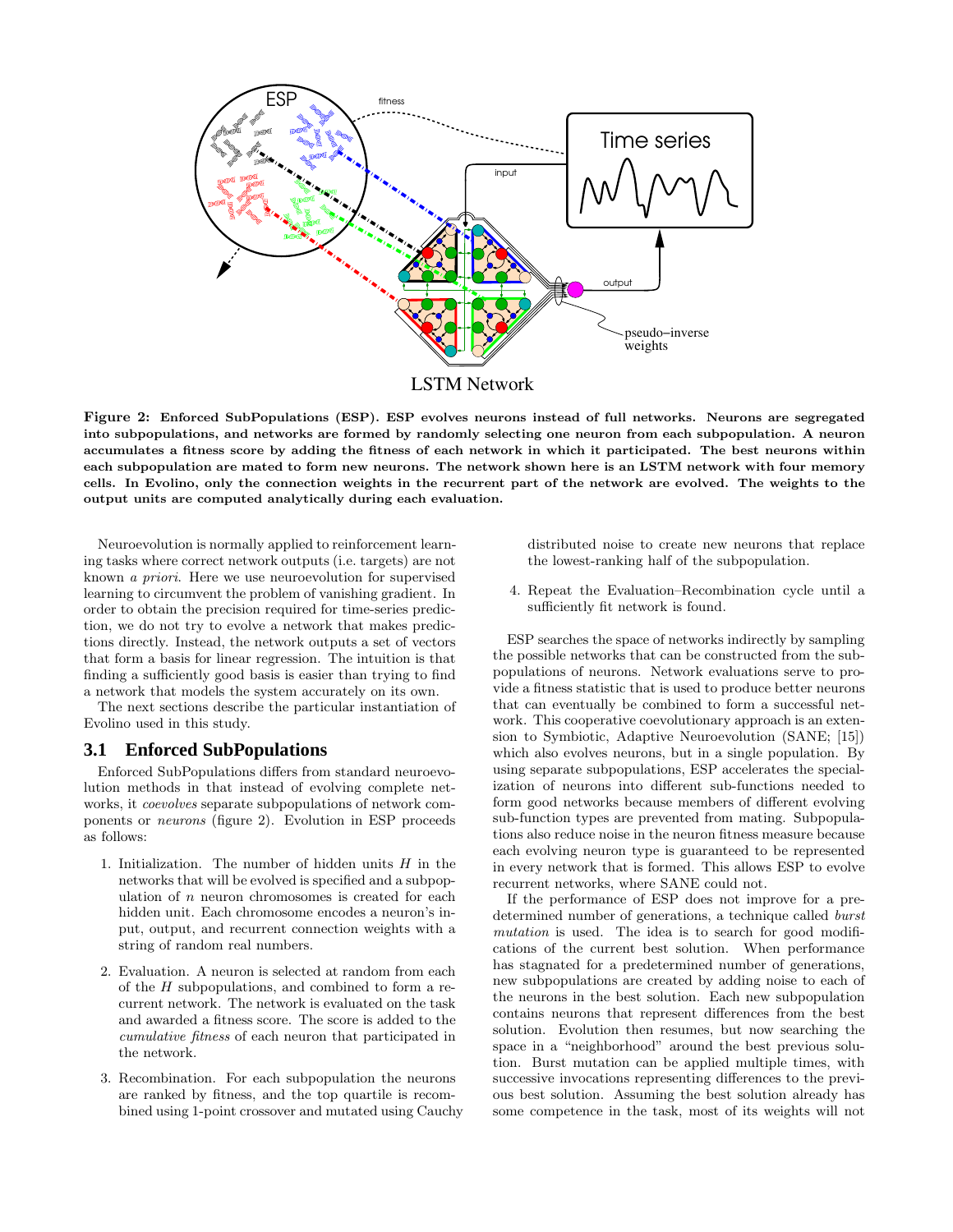

Figure 3: Long Short-Term Memory. The figure shows an LSTM network with one external input (lower-most circle), one output (uppermost circle), and two memory cells (two triangular regions). Each cell has an internal state S together with a forget gate  $(G_F)$  that determines how much the state is attenuated at each time step. The input gate  $(G_I)$  controls access to the state by the external inputs and the output of other cells which are summed into each  $\Sigma$  unit, and the output gate  $(G<sub>O</sub>)$  controls when and how much the cell fires. Small dark nodes represent the multiplication function.

need to be changed radically. To ensure that most changes are small while allowing for larger changes to some weights, ESP uses the Cauchy distribution to generate noise:

$$
f(x) = \frac{\alpha}{\pi(\alpha^2 + x^2)}
$$
 (1)

With this distribution 50% of the values will fall within the interval  $\pm \alpha$  and 99.9% within the interval  $318.3 \pm \alpha$ . This technique of "recharging" the subpopulations keeps diversity in the population so that ESP can continue to make progress toward a solution even in prolonged evolution.

Burst mutation is similar to the Delta-Coding technique of Whitley [22] which was developed to improve the precision of genetic algorithms for numerical optimization problems.

#### **3.2 Long Short-Term Memory**

LSTM is a recurrent neural network purposely designed to learn long-term dependencies via gradient descent. The unique feature of the LSTM architecture is the memory cell that is capable of maintaining its activation indefinitely (figure 3). Memory cells consist of a linear unit which holds the state of the cell, and three gates that can open or close over time. The input gate "protects" a neuron from its input: only when the gate is open, can inputs affect the internal state of the neuron. The output gate lets the internal state out to other parts of the network, and the forget gate enables the state to "leak" activity when it is no longer useful. The gates also receive inputs from neurons, and a function over their input (usually the sigmoid function) decides whether they open or close.

The amount each gate  $q_i$  of memory cell i is open or closed at time  $t$  is calculated by:

$$
g_i^{in}(t) = \sigma(\sum_j w_{ij}^{in} c_j(t-1) + \sum_k w_{ik}^{in} u_k(t)),
$$
 (2)

$$
g_i^{forget}(t) = \sigma(\sum_j w_{ij}^{forget} c_j(t-1) + \sum_k w_{ik}^{forget} u_k(t)),
$$

$$
g_i^{out}(t) = \sigma(\sum_j w_{ij}^{out} c_j(t-1) + \sum_k w_{ik}^{out} u_k(t)).
$$
 (4)

where  $w_{ij}^{\{in,out,forget\}}$  is the weight from the output  $c_j$  of cell j to gate *i*,  $w_{ik}^{\{in,out,target\}}$  is the weight from external input  $u_k$  to the gate i, and  $\sigma$  is the standard sigmoid function.

The external inputs to the cell (indicated by the  $\Sigma$ s in figure 3) are added up in  $net_i(t)$ :

$$
net_i(t) = h(\sum_j w_{ij}^{cell} c_j(t-1) + \sum_k w_{ik}^{cell} u_k(t)),
$$
 (5)

where  $h$  is usually the identity function. The internal state of cell  $i$  is:

$$
s_i(t) = net_i(t)g_i^{in}(t) + g_i^{forget}(t)s_i(t-1),
$$
 (6)

and the output gates control the cell outputs  $c_i$  which is squashed by the tanh function:

$$
c_i(t) = tanh(g_i^{out}(t)s_i(t)).
$$
\n(7)

# **3.3 Combining ESP and LSTM in Evolino**

We apply our general Evolino framework to the LSTM architecture, using ESP for evolution and regression for computing linear mappings from hidden state to outputs. ESP coevolves subpopulations of memory cells instead of standard recurrent neurons (figure 2). Each chromosome is a string containing the external input weights and the input, output, and forget gate weights, for a total of  $4 * (I + H)$ weights in each memory cell chromosome, where  $I$  is the number of external inputs and  $H$  is the number of memory cells in the network. There are four sets of  $I + H$  weights because the three gates (equations 2, 3, and 4) and the cell itself (equation 5) receive input from outside the cell and the other cells. Figure 4 shows how the memory cells are encoded in an ESP chromosome. Each chromosome in a subpopulation encodes the connection weights for a cell's input, output, and forget gates, and external inputs.

ESP, as described in section 3.1, normally uses crossover to recombine neurons. However, for the present Evolino variant, where fine local search is desirable, ESP uses only mutation. The top quarter of the chromosomes in each subpopulation are duplicated and the copies are mutated by adding Cauchy noise (equation 1) to all of their weight values.

The linear regression method used to compute the output weights  $W$  is the Moore-Penrose pseudo-inverse method [17], which is both fast and optimal in the sense that it minimizes the summed squared error. For LSTM networks, the vector  $\phi(t)$ , which is used to compute the output layer weights, consists of both the cell outputs,  $c_i$  (equation 7), and their internal states,  $s_i$  (equation 6). Therefore, the pseudo-inverse computes two connection weights for each memory cell (the four connections to the output unit in figure 3). We refer to the connections from internal states to the output units as "output peephole" connections, since they peer into the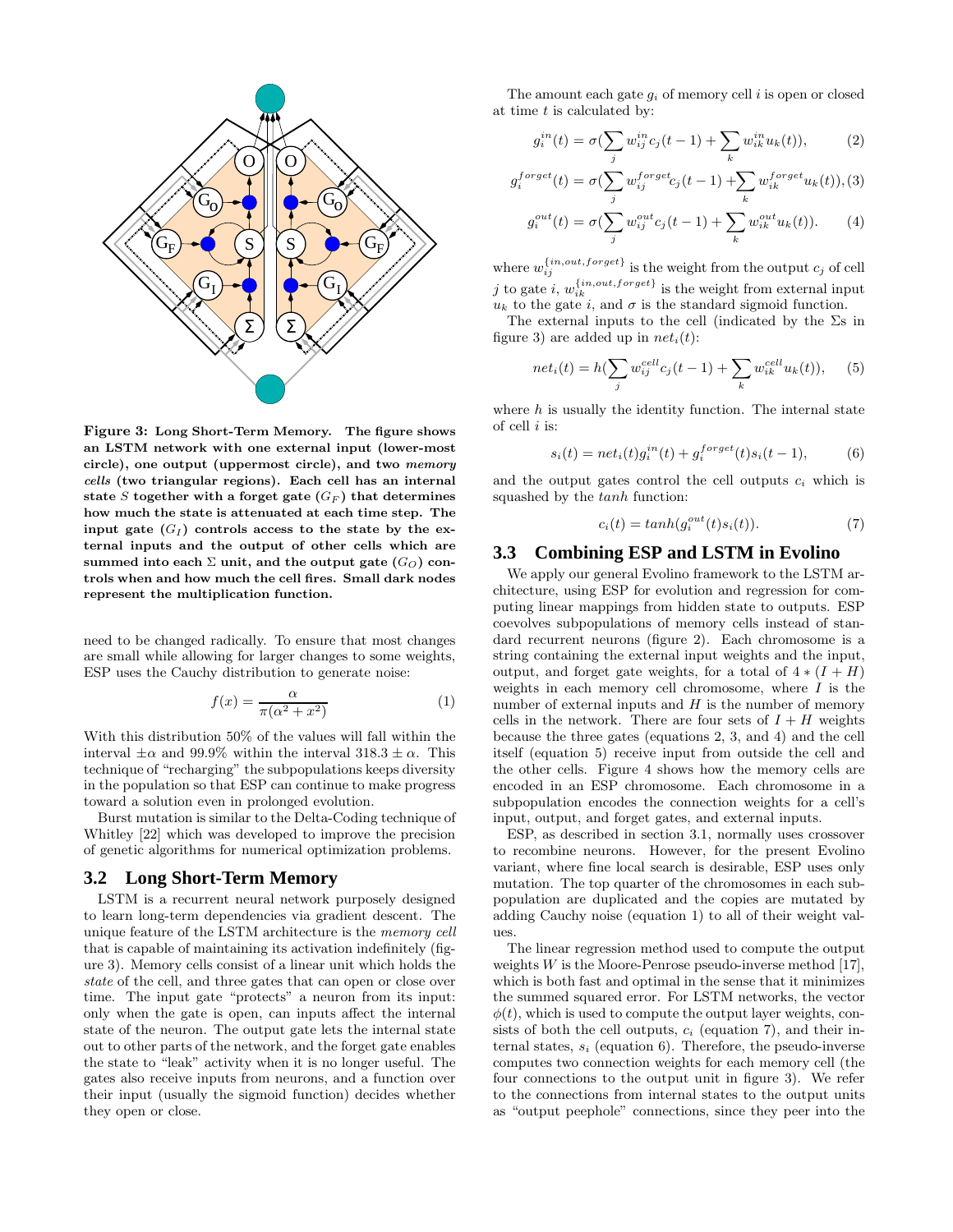

Figure 4: Genotype-Phenotype mapping. Each chromosome (genotype, left) in a subpopulation encodes the external input, and input, output, and forget gate weights of an LSTM memory cell (right). The weights leading out of the state (S) and output (O) units in figure 3 are not encoded in the genotype, but are instead computed at evaluation time by linear regression.

interior of the cells. The output of the network is then:

$$
y_i(t) = \sum_j c_j(t) w_{ij}^{standard} + \sum_k s_k(t) w_{ik}^{peephole}.
$$

For continuous function generation, backprojection is used where the predicted outputs are fed back as inputs in the next time step. During training, the correct target values are backprojected, in effect "clamping" the network's outputs to the right values. During testing, the network backprojects its own predictions. This technique is also used by ESNs, but whereas ESNs do not change the backprojection connection weights, Evolino evolves them, treating them like any other input to the network. In the experiments described below, backprojection was found useful for continuous function generation tasks, but interferes to some extent with performance in the discrete context-sensitive language task.

#### **4. EXPERIMENTAL RESULTS**

We carried out experiments on two very different domains: continuous function generation and context-sensitive languages. This choice was made to ensure that Evolino did not only perform well in continuous time series prediction, but also on discrete tasks, since many real world applications have both discrete and continuous elements.

To demonstrate the generality of Evolino, we used exactly the same parameters for both tasks, despite their very different characteristics. A bias was added to the forget gates and output gates:  $+1.5$  for the forget gates and  $-1.5$  to the output gates. This did not affect the overall results of the experiments, but sped up learning, especially during the first few generations. The initial weights for the



Figure 5: Internal state activations. The state activations for the 4 memory cells of an Evolino network being presented the string  $a^{800}b^{800}c^{800}$ . The plot clearly shows how some units function as "counters," recording how many as and bs have been seen.

memory cells were chosen at random from  $[-0.1, 0.1]$ , and the Cauchy noise parameter  $\alpha$  both for recombination and burst mutation was set to 0.00001.

The only difference between the experimental settings of both experiments was the use of backprojection for the superimposed sine wave task. Again, adding backprojection to the language task only slows down evolution but does not qualitatively produce worse results.

#### **4.1 Context-Sensitive Grammars**

Context-sensitive languages are languages that cannot be recognized by deterministic finite-state automata, and are therefore more complex in some respects than regular languages. In general, determining whether a string of symbols belongs to a context-sensitive language requires remembering all the symbols in the string seen so far, which rules out the use of non-recurrent neural architectures. To compare Evolino-based LSTM with published results for Gradientbased LSTM [6], we chose the language  $a^n b^n c^n$ .

The task was implemented using networks with 4 input units, one for each symbol  $(a, b, c)$  plus the start symbol S, and four output units, one for each symbol plus the termination symbol T. Symbol strings were presented sequentially to the network, with each symbol's corresponding input unit set to 1, and the other three set to -1. At each time step, the network must predict the possible symbols that could come next in a legal string. Legal strings in  $a^n b^n c^n$  are those in which the number of as, bs, and  $cs$  is equal, e.g.  $ST$ ,  $SabcT$ , SaabbccT, SaaabbcccT, and so forth. So, for  $n = 3$ , the set of input and target values would be:

|            |   | а             | а                 | а                               | ຼ | ຼ  |   |  |
|------------|---|---------------|-------------------|---------------------------------|---|----|---|--|
| vv.<br>20a | ື | $\alpha$<br>v | v<br>$\mathbf{u}$ | o<br>ņ<br>$\boldsymbol{\omega}$ | ∼ | IJ | ◡ |  |

Evolino-based LSTM networks were evolved using 8 different training sets, each containing legal strings with values for  $n$  as shown in the first column of table 1. In the first four sets, n ranges from 1 to k, where  $k = 10, 20, 30, 40$ . The second four sets consist of just two training samples, and were intended to test how well the methods could induce the language from a nearly minimal number of examples.

Table 1 compares the results of Evolino-based LSTM re-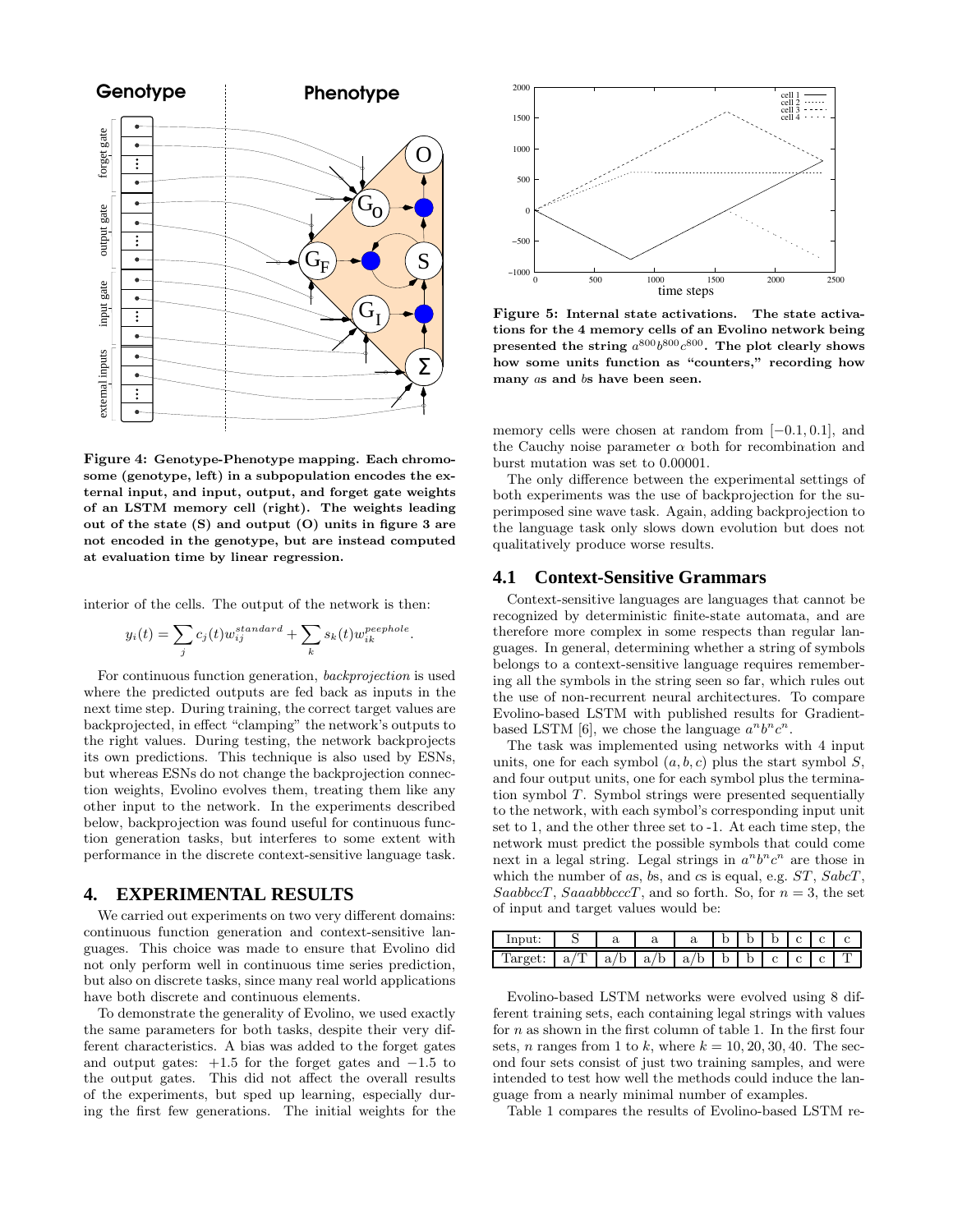| Training<br>data | Standard<br>Evolino-LSTM | Tuned<br>$Evolino\text{-}\mathrm{LSTM}$ | Gradient-<br><b>LSTM</b> |
|------------------|--------------------------|-----------------------------------------|--------------------------|
| 110              | 129                      | 153                                     | 1.28                     |
| 120              | 167                      | 195                                     | 166                      |
| 1.30             | 1.93                     | 1355                                    | 191                      |
| 140              | 1101                     | 1804                                    | 1120                     |
| 10,11            | 4.14                     | 3.35                                    | 1011                     |
| 20,21            | 13.36                    | 5.39                                    | 1723                     |
| 30,31            | 2639                     | 3.305                                   | 29.32                    |
| 40,41            | 32.53                    | 1726                                    | 35.45                    |

Table 1: Results for the  $a^nb^nc^n$  language. The table compares Evolino-based LSTM with Gradient-based LSTM on the  $a^nb^nc^n$  language task. "Standard" refers to Evolino with the parameter settings used for both discrete and continuous domains  $(a^n b^n c^n)$  and superimposed sine waves). The "Tuned" version is biased to the language task: we additionally squash the cell input with the tanh function. The leftmost column shows the set of strings used for training in each of the experiments. The other three columns show the set of legal strings to which each method could generalize after 50 generations (3000 evaluations), averaged over 20 runs. The upper training sets contain all strings up to the indicated length. The lower training sets only contain a single pair. Evolino-based LSTM generalizes better than Gradientbased LSTM, most notably when trained on only two examples of correct behavior. The Gradient-based LSTM results are taken from [6].

sults with those of Gradient-based LSTM from [6]. "Standard Evolino" uses parameter settings that are a compromise between discrete and continuous domains. If we set  $h$  in equation 5 to the  $tanh$  function, we obtain "Tuned" Evolino."

The Standard Evolino networks had generalization very similar to that of Gradient-based LSTM on the 1..k training sets, but slightly better on the two-example training sets. Tuned Evolino showed a dramatic improvement over Gradient-based LSTM on all of the training sets, but, most remarkably on the two-example sets where it was able to generalize on average to all strings up to  $n = 726$  after being trained on only  $n = \{40, 41\}$ . Figure 5, shows the internal states of each of the 4 memory cells of one of the evolved networks while processing  $a^{800}b^{800}c^{800}$ .

#### **4.2 Multiple Superimposed Sine Waves**

Learning to generate a sinusoidal signal is a relatively simple task that requires only one bit of memory to indicate whether the current network output is greater or less than the previous output. When sine waves with frequencies that are not integer multiples of each other are superimposed, the resulting signal becomes much harder to predict because its wavelength can be extremely long, i.e. there are large number of time steps before the periodic signal repeats. Generating such a signal accurately without recurrency would require a prohibitively large time-delay window using a feedforward architecture.

Jaeger reports [11] that Echo State Networks are unable to learn functions composed of even two superimposed oscillators, in particular  $sin(0.2x) + sin(0.311x)$ . The reason for this is that the dynamics of all the neurons in the ESN

| No. sines | No. cells | Training error | Gen. error |
|-----------|-----------|----------------|------------|
|           |           | 0.0008         | 0.0034     |
|           | 15        | 0.0018         | 0.0195     |
|           | 20        | 0.0893         | 4.73       |
|           |           | 0.125          | 134        |

Table 2: Results for multiple superimposed sine waves. The table shows the number of memory cells, training error, and generalization error for each of the superimposed sine wave functions. The training error is the sum of squares error on time steps 100 to 400 (i.e. the washout time is not included in the measure). The generalization error is calculated for time steps 400 to 700. The error values are the average over 20 experiments.

"pool" are coupled, while this task requires that the two underlying oscillators be represented independently by the network's internal state.

Here we show how Evolino-based LSTM not only can solve the two-sine function mentioned above, but also more complex functions formed by adding up to three more sine waves. The following table shows the four functions used in our experiments, starting with the two-sine suggested by Jaeger [11]. Each of the functions we used was construct by  $\sum_{i=1}^{n} sin(\lambda_i x)$ , where *n* is the number of sine waves and  $\lambda_1 = 0.2, \lambda_2 = 0.311, \lambda_3 = 0.42, \lambda_4 = 0.51, \text{ and } \lambda_5 = 0.74.$ 

Evolino used the same parameter settings as in the previous section, except that backprojection was used (see section 3.3). Networks were evolved to predict, without any external input, the first 400 time steps of each function, using a "washout time" of 100 steps. During the washout time the vectors  $\phi(t)$  are not collected for calculating the pseudoinverse. After a specified number of generations, the best networks were then tested for generalization on data points from time-steps 400..700. The first three tasks,  $n = 2, 3, 4$ , used subpopulations of size 40 and simulations were run for 50 generations. The five-sine wave task,  $n = 5$ , proved much more difficult to learn requiring a larger subpopulation size of 100, and simulations were allowed to run for 150 generations.

Table 2 shows the number of memory cells used for each task, and the average error on both the training set and the testing set for the best network found during each evolutionary run. Figure 6 shows the behavior of one the successful networks from each of the tasks. The column on the left shows the target signal from Table 2, and the output generated by the network on the training set. The column on the right shows the same curves forward in time to show the generalization capability of the networks. For the two-sine function, even after 9000 time-step, the network continues to generated the signal accurately. As more sines are added, the prediction error grows more quickly, but the overall behavior of the signal is still retained, showing that the network has succeeded in representing the signal's underlying attractors.

#### **5. DISCUSSION**

The two sequence prediction tasks investigated in this paper demonstrate that Evolino-based LSTM networks are capable of learning both discrete and continuous time-series that require extracting and retaining information from el-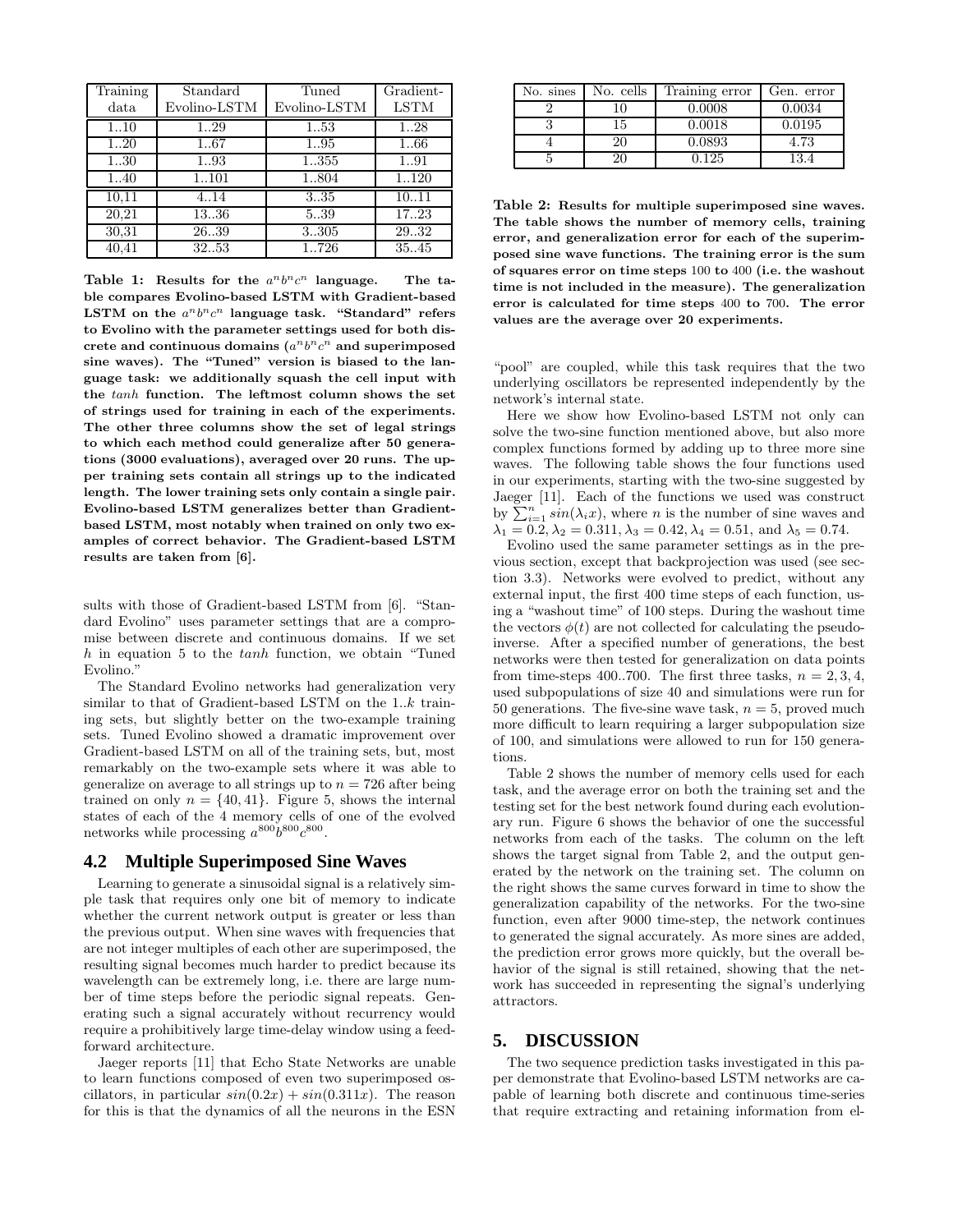

Figure 6: Performance of Evolino-based LSTM on the superimposed sine wave tasks. The plots show the behavior of a typical network produced after a specified number of generations: 50 for the two-, three-, and four-sine functions, and 150 for the five-sine function. The first 300 steps of each function, in the left column, were used for training. The curves in the right column show values predicted by the networks (dashed curves) further into the future vs. the corresponding reference signal (solid curves). While the onset of noticeable prediction error occurs earlier as more sines are added, the networks still track the correct behavior for hundreds of time steps, even for the five-sine function.

ements in the series that can be far in past. This general ability to base decisions on past experience is essential for building robust anticipatory systems that can function in uncertain real-world environments.

On the context-sensitive grammar task, Evolino outperformed Gradient-based LSTM—the only RNN architecture previously able to learn this task. And, it was able capture the underlying dynamics of up to five superimposed sine waves, while Echo State Networks are unable to cope with even the two-sine case. The very different nature of these two tasks suggests that Evolino could be widely applicable to modeling complex processes, such as speech, that have both discrete and continuous properties.

Although Evolino does not use learning in the traditional gradient-descent sense, it is related to other hybrid evolutionary methods that adapt weight values during interaction

with the evaluation environment [16, 25, 14]. The "on the fly" computation of the output layer can be viewed as a kind of learning, and, like learning, it effectively distorts the fitness landscape in a Baldwinian sense [1].

The version Evolino used in this paper is but one possible instantiation of the general framework. Many others are possible. For instance, ESP could be replaced by a neuroevolution method that evolves topology as well, or the genetic search, in general, could be complemented by local search, or even gradient-descent. Also, other network architectures could be evolved, such as Higher-Order networks.

Future work will begin by exploring this space of possible implementations further, with a view toward applying them to autonomous mobile robot tasks. Evolino will be used to build forward models that not only can enable a robot to forecast future states and thereby behave more intelligently,